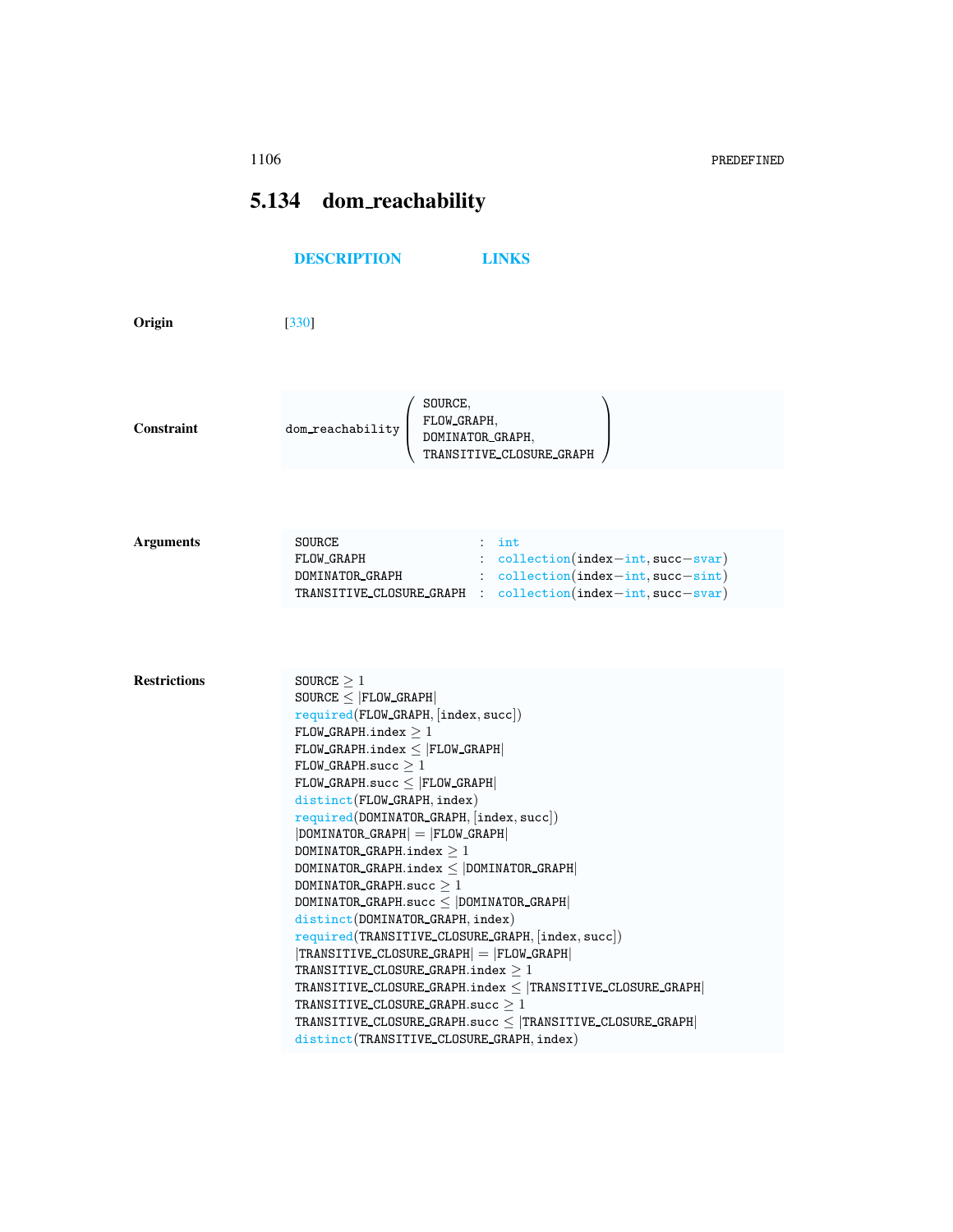Let FLOW GRAPH, DOMINATOR GRAPH and TRANSITIVE CLOSURE GRAPH be three directed graphs respectively called the *flow graph*, the *dominance graph* and the *transitive closure graph* which all have the same vertices. In addition let SOURCE denote a vertex of the flow graph called the *source node* (not necessarily a vertex with no incoming arcs). The dom\_reachability constraint holds if and only if the flow graph (and its source node) verifies:

- The dominance relation expressed by the dominance graph (i.e., if there is an arc  $(i, j)$  in the dominance graph then, within the flow graph, all the paths from the source node to  $j$  contain  $i$ ; note that when there is no path from the source node to  $j$  then any node dominates  $j$ ).
- The transitive relation expressed by the transitive closure graph (i.e., if there is an arc  $(i, j)$  in the transitive closure graph then there is also a path from i to j in the flow graph).



The flow graph, the dominance graph and the transitive closure graph corresponding to the second, third and fourth arguments of the dom reachability constraint are respectively depicted by parts  $(A)$ ,  $(B)$  and  $(C)$  of Figure [5.290.](#page-2-1) The dom reachability holds since the following conditions hold.

- The dominance relation expressed by the dominance graph is verified:
	- Since  $(1, 2)$  belongs to the dominance graph all the paths from 1 to 2 in the flow graph pass through 1.
	- Since  $(1, 3)$  belongs to the dominance graph all the paths from 1 to 3 in the flow graph pass through 1.
	- Since  $(1, 4)$  belongs to the dominance graph all the paths from 1 to 4 in the flow graph pass through 1.
	- Since  $(2, 3)$  belongs to the dominance graph all the paths from 1 to 3 in the flow graph pass through 2.
	- Since  $(2, 4)$  belongs to the dominance graph all the paths from 1 to 4 in the flow graph pass through 2.
- The graph depicted by the fourth argument of the dom reachability constraint (i.e., TRANSITIVE CLOSURE GRAPH) is the transitive closure of the graph depicted by the second argument (i.e., FLOW GRAPH).

Example

Purpose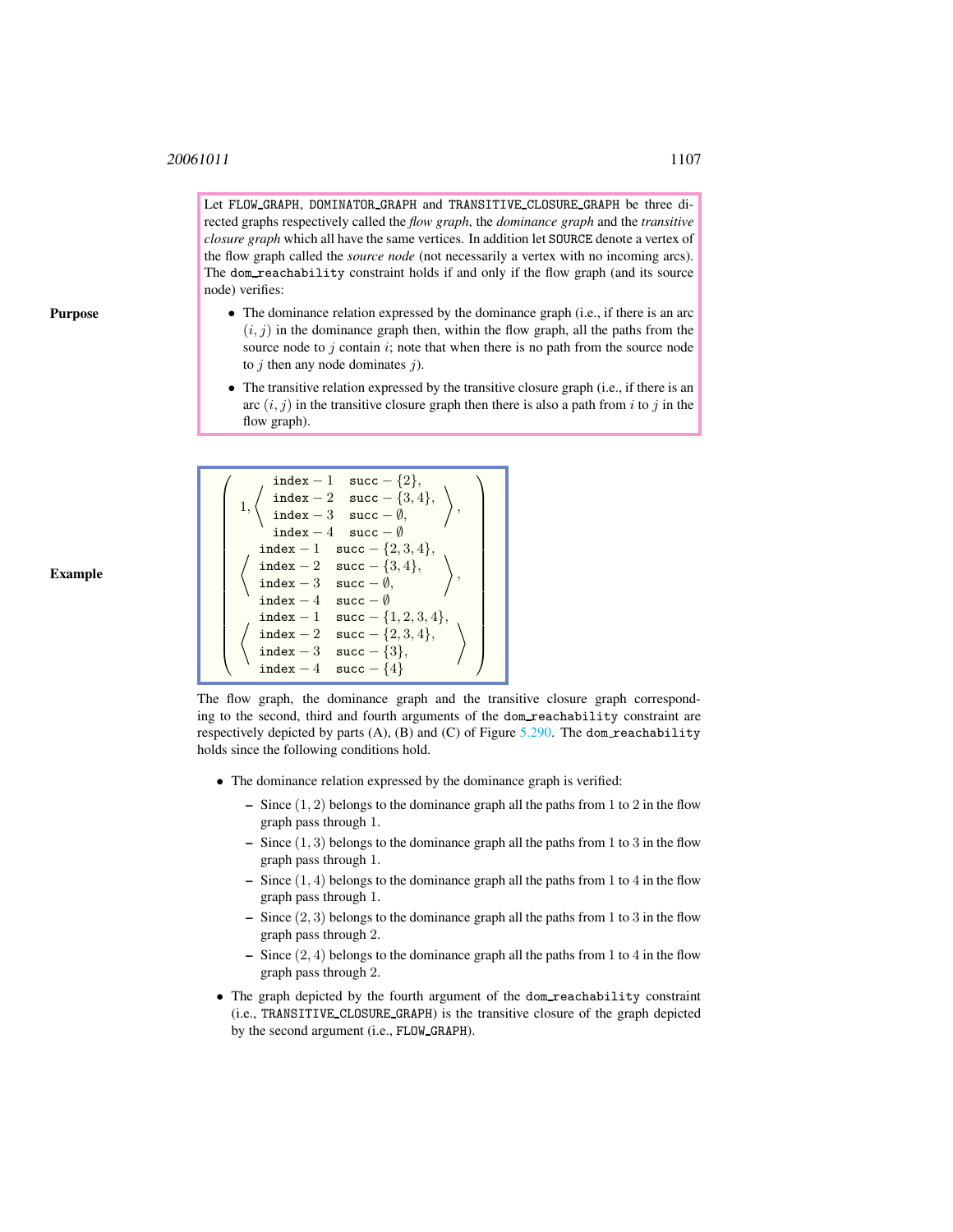

<span id="page-2-1"></span>Figure 5.290: (A) Flow graph, (B) dominance graph and (C) transitive closure graph of the Example slot (taken from [328, page 40])

<span id="page-2-0"></span>

| <b>Typical</b>    | $ FLOW_GRAPH  > 2$                                                                                                                                                                                                                       |
|-------------------|------------------------------------------------------------------------------------------------------------------------------------------------------------------------------------------------------------------------------------------|
| <b>Symmetries</b> | • Items of FLOW GRAPH are permutable.<br>• Items of DOMINATOR GRAPH are permutable.<br>• Items of TRANSITIVE CLOSURE GRAPH are permutable.                                                                                               |
| <b>Usage</b>      | The dom_reachability constraint was introduced in order to solve reachability problems<br>(e.g., disjoint paths, simple path with mandatory nodes).                                                                                      |
| <b>Remark</b>     | Within the name dom_reachability, dom stands for <i>domination</i> . In the context of path<br>problems SOURCE refers to the start of the path we want to build.                                                                         |
| <b>Algorithm</b>  | It was shown in $\lceil 328 \rceil$ that, finding out wether a dom-reachability constraint has a solu-<br>tion or not is NP-hard. This was achieved by reduction to <i>disjoint paths</i> problem [183].                                 |
|                   | The first implementation $\lceil 329 \rceil$ of the dom reachability constraint was done in<br>Mozart [121]. Later on, a second implemention [328] was done in Gecode [374]. Both<br>implementations consist of the following two parts: |
|                   | • Algorithms $[362]$ for maintaining the lower bound of the transitive closure graph.                                                                                                                                                    |
|                   | • Algorithms for maintaining the upper bound of the transitive closure graph, while<br>respecting the dominance constraints [192].                                                                                                       |
| See also          | common keyword: path, path_from_to(path).                                                                                                                                                                                                |
| <b>Keywords</b>   | combinatorial object: path.                                                                                                                                                                                                              |
|                   | constraint arguments: constraint involving set variables.                                                                                                                                                                                |
|                   | <b>constraint type:</b> predefined constraint, graph constraint.                                                                                                                                                                         |